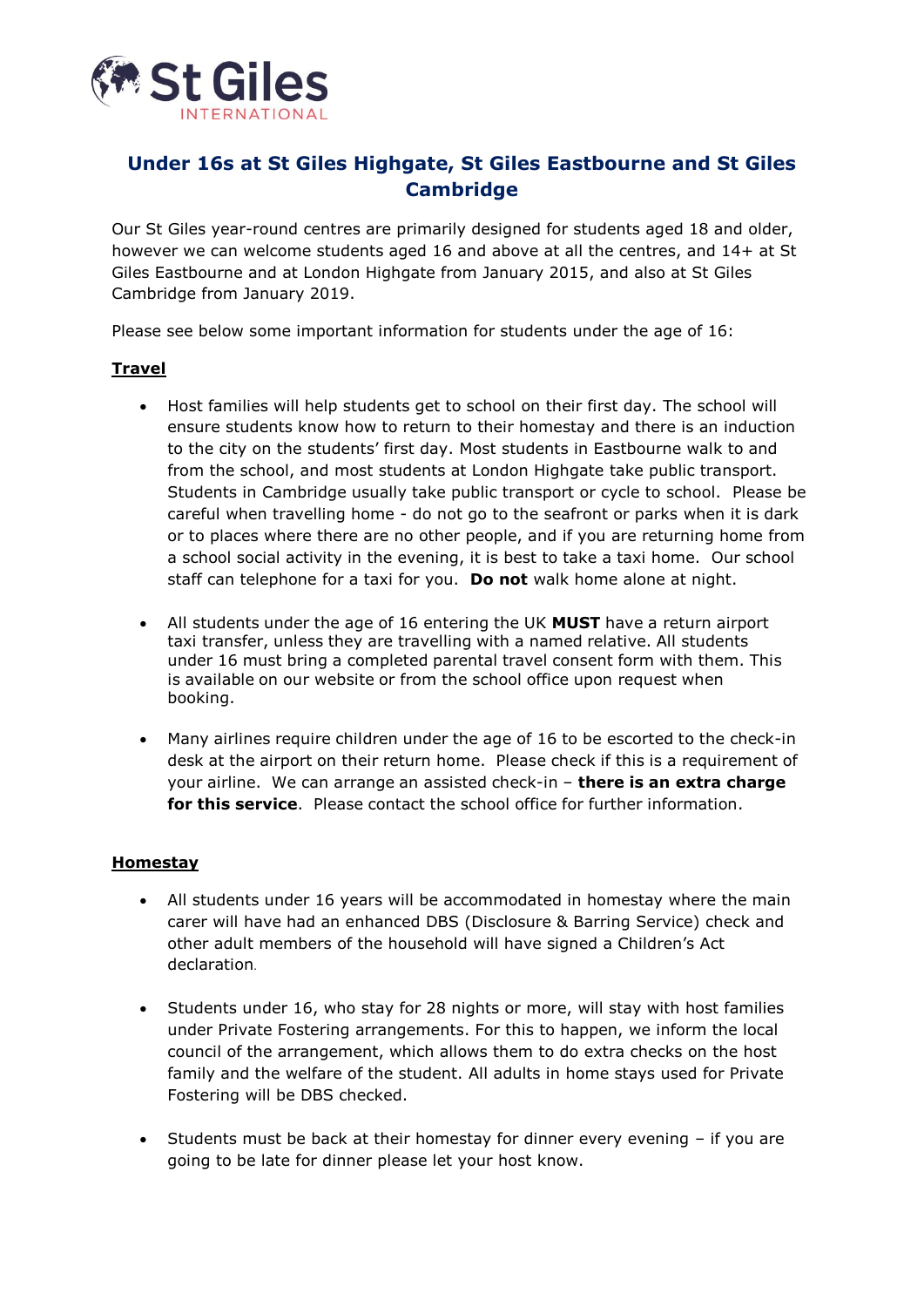- Students are required to tell their host where they are going and with whom if they are to go out on weekends. Hosts must also be given the student's mobile number.
- The curfew for students under the age of 16 is 21.00pm Sunday Thursday, and 22.00pm on Friday and Saturday.
- Students will not receive 24 hour supervision and will be unsupervised when travelling to and from their homestay, and during their free time.

## **The Social Programme**

- The school's social programme is not compulsory, nor is it specifically designed for this age group.
- Students booking our Junior Courses have 3 free activities each week, which they are encouraged to attend, and there are other activities which they are also welcome to attend ig they wish.
- Whilst certain activities are not suitable for students under 16. The schools do aim to provide a number of evening activities which are suitable for under-16s, as part of their free activities and in addition to those free activities.
- All school social activities are supervised by school staff who can assist the students attending the activity. However it should be understood that students attending evening social events are expected to arrange their own travel home. We strongly advise all students under 16 to return to their homestay with a friend, or preferably by taxi, particularly when it is dark. You can see examples of the social programme on our web site at [www.stgiles-international.com/student](http://www.stgiles-international.com/student-services/social-programme/)[services/social-programme/.](http://www.stgiles-international.com/student-services/social-programme/)
- Other than with excursions organised and supervised by school staff. Under-16s should not leave the city in which they are studying without prior, written agreement between their parents and the school.
- In the UK you cannot enter a pub or club, and you cannot buy or drink alcohol if you are under 18 years of age.
- It is illegal for anyone under the age of 16 to smoke in the UK. This also means that under 16's cannot buy tobacco or cigarettes.
- All soft/hard drugs are illegal in the UK. If someone offers you drugs always say NO!

### **Help**

 If students under the age of 16 encounter a problem they can speak with the Designated Safeguarding Person. Alternatively, students can also talk to their teacher, the Director of Studies or the Principal, or a member of staff in the school office.